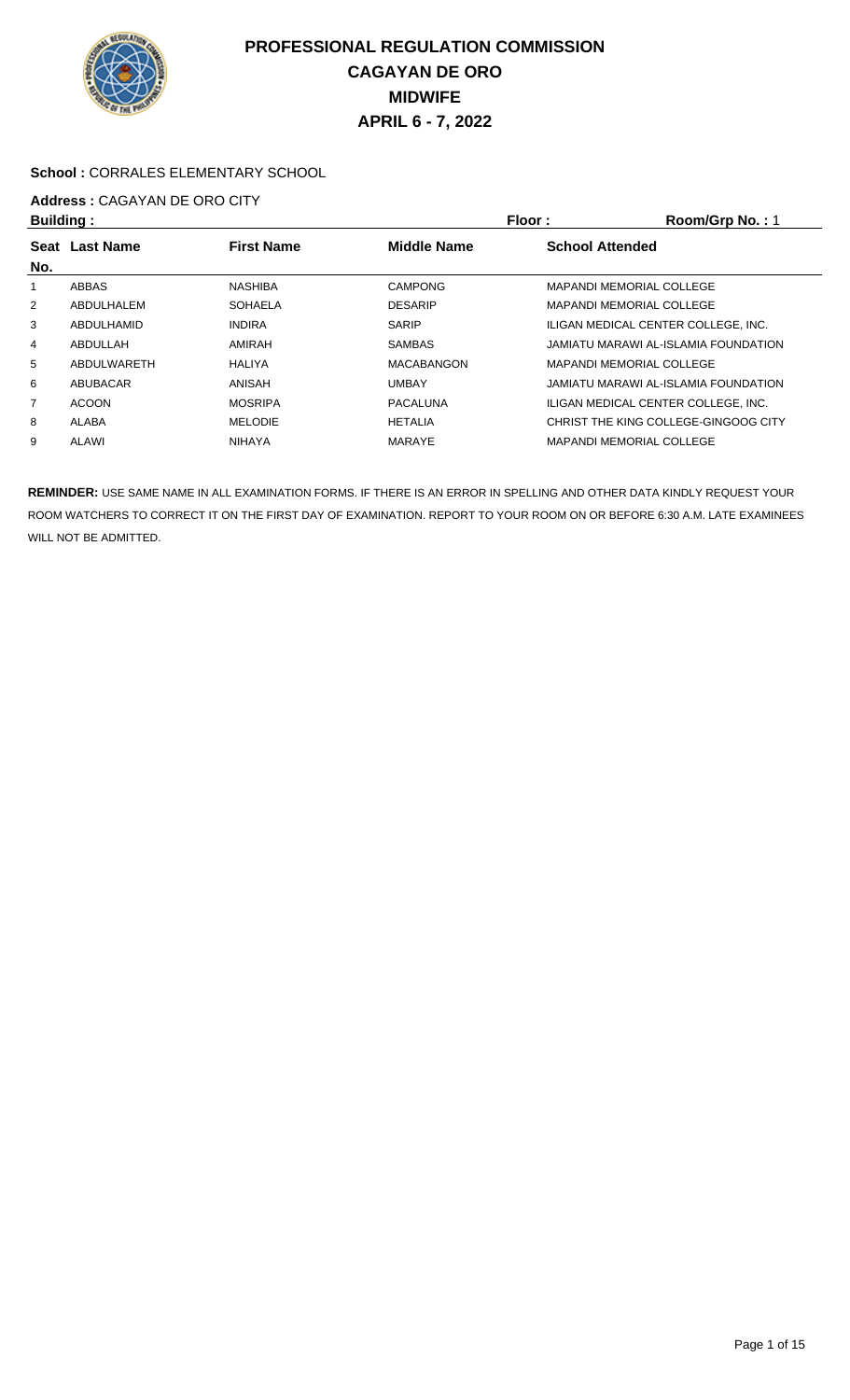

#### **School :** CORRALES ELEMENTARY SCHOOL

# **Address : CAGAYAN DE ORO CITY**<br>**Ruilding** :

| Building:      |                  |                     |                    | Floor:<br>Room/Grp No.: 2 |                                                                 |  |
|----------------|------------------|---------------------|--------------------|---------------------------|-----------------------------------------------------------------|--|
| <b>Seat</b>    | <b>Last Name</b> | <b>First Name</b>   | <b>Middle Name</b> | <b>School Attended</b>    |                                                                 |  |
| No.            |                  |                     |                    |                           |                                                                 |  |
|                | ALI              | <b>SAMINA</b>       | <b>BAGRO</b>       |                           | MAPANDI MEMORIAL COLLEGE                                        |  |
| 2              | <b>ALOYODAN</b>  | NOR-AIN             | <b>DISALONGAN</b>  |                           | LYCEUM OF ILIGAN FOUNDATION                                     |  |
| 3              | <b>AMANODEN</b>  | <b>SALWA</b>        | <b>BAZAR</b>       |                           | JAMIATU MARAWI AL-ISLAMIA FOUNDATION                            |  |
| 4              | AMAR             | <b>JENNYROSE</b>    | <b>SALA</b>        |                           | ELISA R OCHOA MEMORIAL NORTHERN<br>MINDANAO SCHOOL OF MIDWIFERY |  |
| 5              | AMPLAYO          | <b>MYLENE</b>       | <b>GOMEZ</b>       |                           | ELISA R OCHOA MEMORIAL NORTHERN<br>MINDANAO SCHOOL OF MIDWIFERY |  |
| 6              | ANGELES          | <b>PRINCESS MAE</b> | <b>JUDIAWON</b>    |                           | ELISA R OCHOA MEMORIAL NORTHERN<br>MINDANAO SCHOOL OF MIDWIFERY |  |
| $\overline{7}$ | <b>ANOYA</b>     | <b>IRISH</b>        | <b>TUMOL</b>       |                           | SOUTHWAY COLLEGE OF TECHNOLOGY                                  |  |
| 8              | <b>ANTOQUIA</b>  | CARYL               | <b>NAVALLO</b>     |                           | <b>SURIGAO EDUCATION CENTER</b>                                 |  |
| 9              | APAO             | <b>GRACELYN</b>     | <b>DAMASCO</b>     |                           | MINDANAO ARTS & TECHNOLOGICAL INSTITUTE                         |  |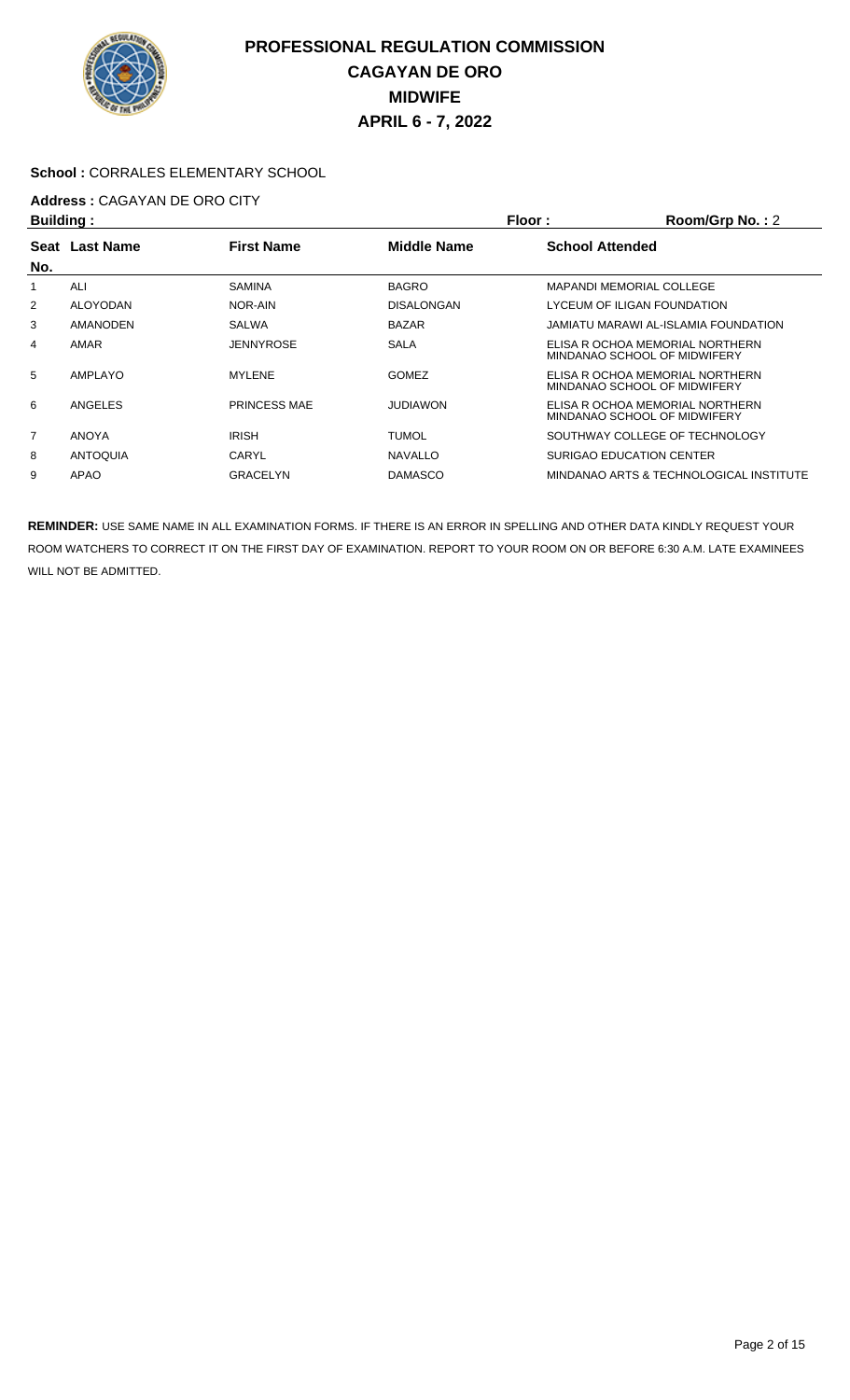

#### **School :** CORRALES ELEMENTARY SCHOOL

# **Address : CAGAYAN DE ORO CITY**<br>**Ruilding** :

| <b>Building:</b> |                   |                   | Floor:<br>Room/Grp No.: 3 |                                                                 |  |
|------------------|-------------------|-------------------|---------------------------|-----------------------------------------------------------------|--|
| Seat             | <b>Last Name</b>  | <b>First Name</b> | <b>Middle Name</b>        | <b>School Attended</b>                                          |  |
| No.              |                   |                   |                           |                                                                 |  |
|                  | <b>ASGAR</b>      | <b>SITTIENOR</b>  | PANANSARAN                | <b>MAPANDI MEMORIAL COLLEGE</b>                                 |  |
| 2                | <b>BAGUIO</b>     | <b>RHODA</b>      | <b>BALABAG</b>            | SOUTHERN MARAMAG COLLEGES                                       |  |
| 3                | <b>BALABA</b>     | <b>RIZA</b>       | <b>OCTUBRE</b>            | TAGOLOAN COMMUNITY COLLEGE                                      |  |
| 4                | <b>BALASA</b>     | <b>JOANNA LOU</b> | <b>SALUTES</b>            | ELISA R OCHOA MEMORIAL NORTHERN<br>MINDANAO SCHOOL OF MIDWIFERY |  |
| 5                | <b>BALIGNOT</b>   | <b>JUVELYN</b>    | <b>REYES</b>              | MINDANAO ARTS & TECHNOLOGICAL INSTITUTE                         |  |
| 6                | <b>BASHER</b>     | <b>JUHAIRA</b>    | <b>COMAYOG</b>            | <b>MAPANDI MEMORIAL COLLEGE</b>                                 |  |
| 7                | <b>BATUNGGARA</b> | <b>MONERAH</b>    | <b>MACALA</b>             | JAMIATU MARAWI AL-ISLAMIA FOUNDATION                            |  |
| 8                | <b>BELARMINO</b>  | LILYMAE           | <b>BASAN</b>              | SOUTHWAY COLLEGE OF TECHNOLOGY                                  |  |
| 9                | <b>BELARMINO</b>  | <b>MARICEL</b>    | <b>CANDA</b>              | <b>SURIGAO EDUCATION CENTER</b>                                 |  |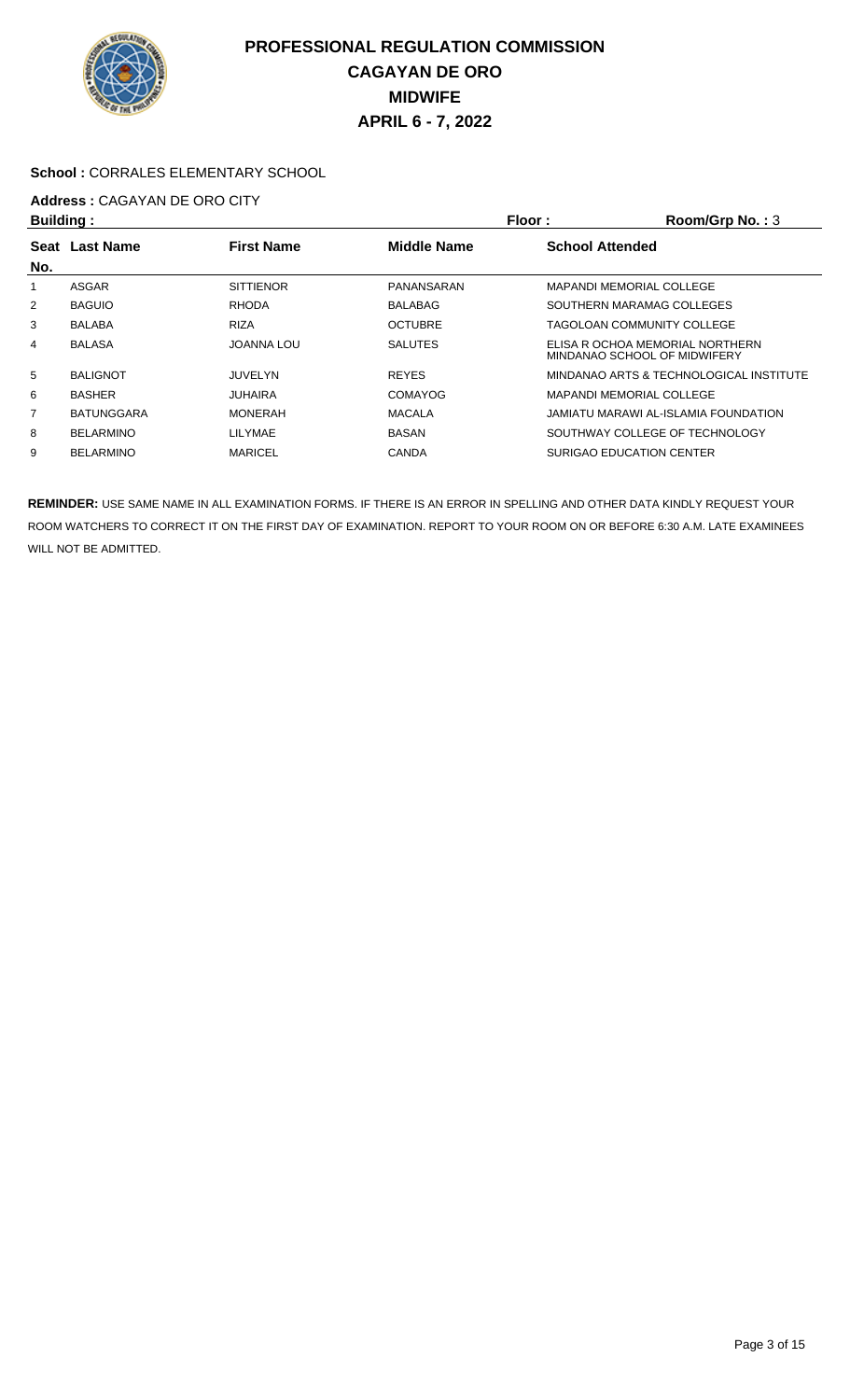

#### **School :** CORRALES ELEMENTARY SCHOOL

# **Address :** CAGAYAN DE ORO CITY

| Building:      |                  |                        | Floor:<br>Room/Grp No.: 4 |                        |                                            |
|----------------|------------------|------------------------|---------------------------|------------------------|--------------------------------------------|
| <b>Seat</b>    | <b>Last Name</b> | <b>First Name</b>      | <b>Middle Name</b>        | <b>School Attended</b> |                                            |
| No.            |                  |                        |                           |                        |                                            |
|                | <b>BONGCAYAO</b> | <b>JUSTINE LEZETTE</b> | <b>ARROYO</b>             | <b>CAMPUS</b>          | SURIGAO DEL SUR STATE UNIVERSITY - MAIN    |
| $\overline{2}$ | <b>BUSARA</b>    | AMERAH                 | H ALI                     |                        | JAMIATU MARAWI AL-ISLAMIA FOUNDATION       |
| 3              | <b>CALIL</b>     | <b>RAKISAH</b>         | <b>BORONGOSAN</b>         |                        | JAMIATU MARAWI AL-ISLAMIA FOUNDATION       |
| 4              | <b>CAÑETE</b>    | RUBY ANN               | OYAO                      |                        | TAGOLOAN COMMUNITY COLLEGE                 |
| 5              | CASAR            | <b>SANDRA</b>          | <b>UNTILING</b>           |                        | JAMIATU MARAWI AL-ISLAMIA FOUNDATION       |
| 6              | CATAMA-AN        | CAMILLE                | AME                       |                        | NORTH CENTRAL MINDANAO COLLEGES (CMTI)     |
| 7              | <b>CELESTE</b>   | <b>JOY</b>             | LOQUINARIO                |                        | MINDANAO ARTS & TECHNOLOGICAL INSTITUTE    |
| 8              | <b>COMONOG</b>   | <b>JOHAIRAH</b>        | CABARO                    | SCHOOL, INC            | ST. MARY'S MATERNITY & CHILDREN'S HOSPITAL |
| 9              | COSAIN           | NOR-JANAH              | <b>MADALE</b>             |                        | JAMIATU MARAWI AL-ISLAMIA FOUNDATION       |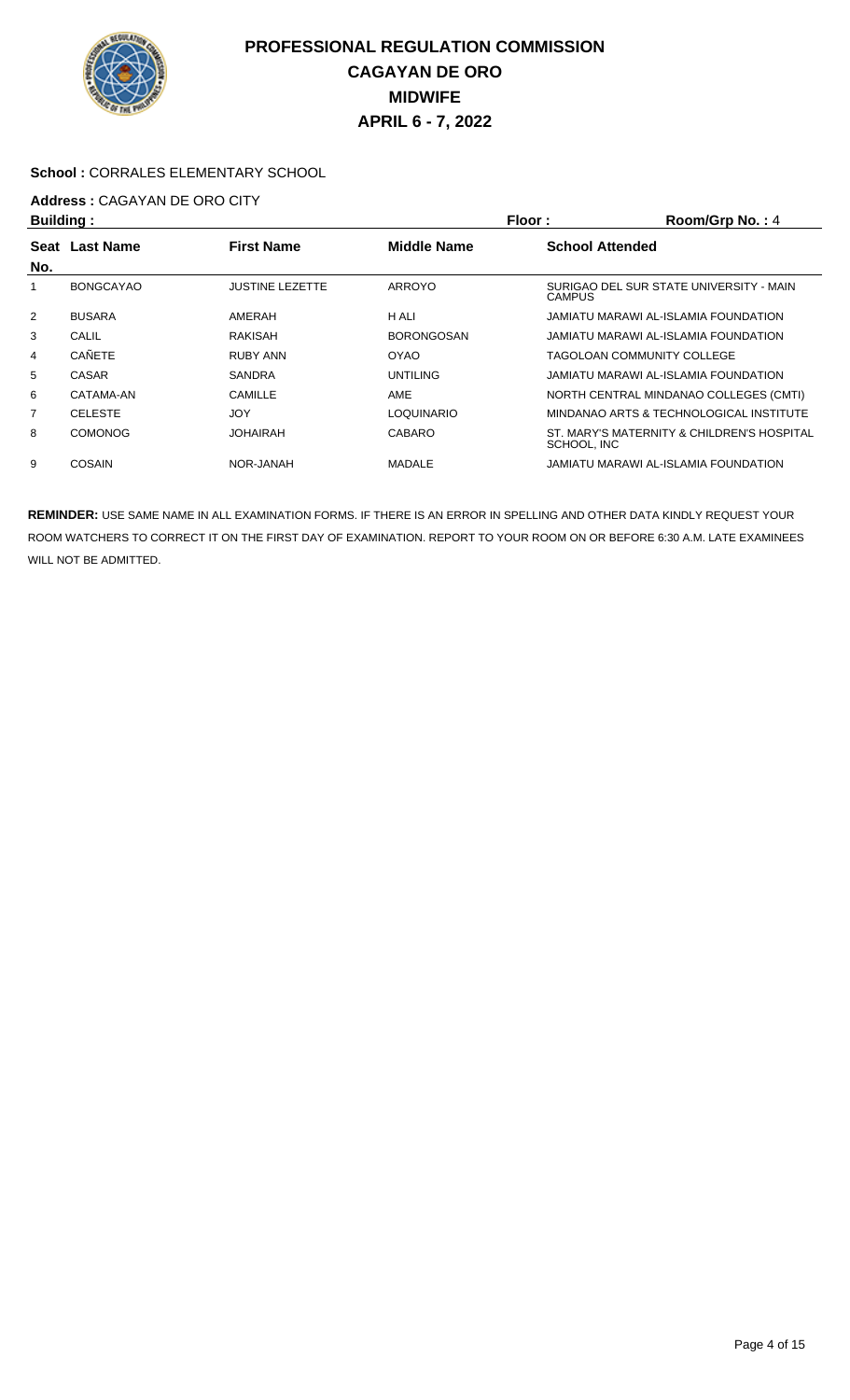

#### **School :** CORRALES ELEMENTARY SCHOOL

# **Address :** CAGAYAN DE ORO CITY

| <b>Building:</b> |                |                   | Floor:<br>Room/Grp No.: $5$ |                                                          |  |
|------------------|----------------|-------------------|-----------------------------|----------------------------------------------------------|--|
|                  | Seat Last Name | <b>First Name</b> | <b>Middle Name</b>          | <b>School Attended</b>                                   |  |
| No.              |                |                   |                             |                                                          |  |
|                  | CRUZ           | RICHEL MAE        | <b>BONGCAYAO</b>            | SURIGAO DEL SUR STATE UNIVERSITY - MAIN<br><b>CAMPUS</b> |  |
| 2                | <b>DATULA</b>  | <b>MONAIPHA</b>   | AMAL                        | JAMIATU MARAWI AL-ISLAMIA FOUNDATION                     |  |
| 3                | DE GUZMAN      | <b>JOCELYN</b>    | <b>RULLIN</b>               | TAGOLOAN COMMUNITY COLLEGE                               |  |
| 4                | <b>DIACAT</b>  | <b>NORHANIFAH</b> | <b>MAMBUAY</b>              | JAMIATU MARAWI AL-ISLAMIA FOUNDATION                     |  |
| 5                | <b>DIDATO</b>  | SITTIE SALMA      | ANGGULO                     | JAMIATU MARAWI AL-ISLAMIA FOUNDATION                     |  |
| 6                | DIMALA-ANG     | SINDAWAN          | PANTARAN                    | <b>MAPANDI MEMORIAL COLLEGE</b>                          |  |
| $\overline{7}$   | <b>DINDANG</b> | JAMALIA           | MASACAL                     | JAMIATU MARAWI AL-ISLAMIA FOUNDATION                     |  |
| 8                | <b>DOMIAR</b>  | <b>JANIMAH</b>    | <b>DIMARONSING</b>          | <b>MAPANDI MEMORIAL COLLEGE</b>                          |  |
| 9                | <b>DOYDORA</b> | <b>IRALY MAY</b>  | YABUT                       | TAGOLOAN COMMUNITY COLLEGE                               |  |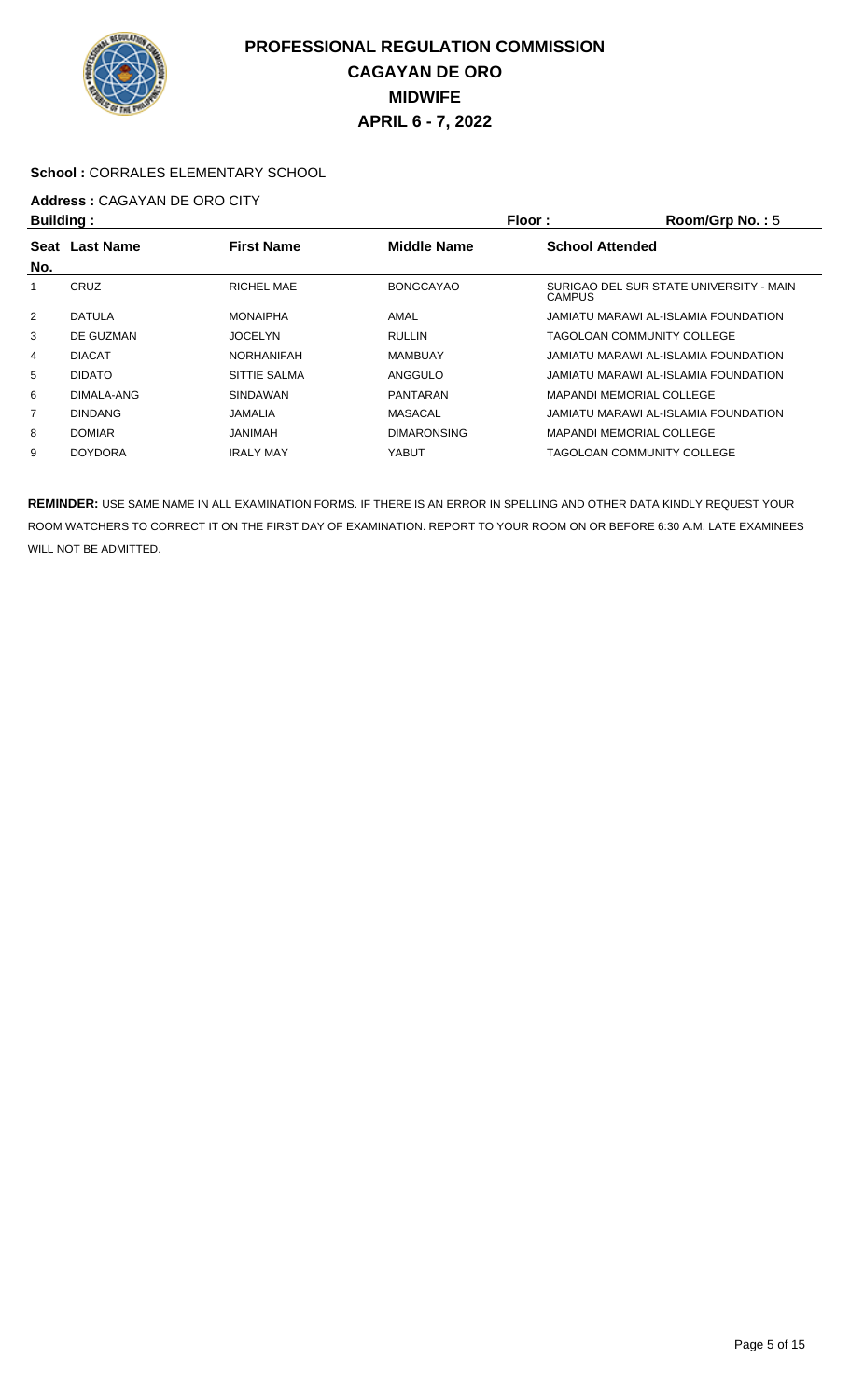

#### **School :** CORRALES ELEMENTARY SCHOOL

# **Address :** CAGAYAN DE ORO CITY

| <b>Building:</b> |                  |                   | Floor:             | Room/Grp No.: 6                                          |
|------------------|------------------|-------------------|--------------------|----------------------------------------------------------|
| Seat             | <b>Last Name</b> | <b>First Name</b> | <b>Middle Name</b> | <b>School Attended</b>                                   |
| No.              |                  |                   |                    |                                                          |
|                  | <b>DUAT</b>      | <b>IMELDA</b>     | <b>BELMES</b>      | CAPITOL UNIVERSITY (for.CAGAYAN CAPITOL<br>COLL.)        |
| $\overline{2}$   | <b>DUROY</b>     | <b>GENALIE</b>    | DE CASTRO          | LYCEUM OF ILIGAN FOUNDATION                              |
| 3                | <b>EKID</b>      | NAAVA JOY         | <b>HUKDONG</b>     | COLEGIO DE STO. NIÑO DE JASAAN                           |
| 4                | <b>ELEJORDE</b>  | <b>ELYNEL</b>     | <b>PUERTOZ</b>     | <b>SURIGAO EDUCATION CENTER</b>                          |
| 5                | <b>ENANO</b>     | <b>REYNA</b>      | <b>GRAYCOCHEA</b>  | SURIGAO EDUCATION CENTER                                 |
| 6                | <b>ESCOBIDO</b>  | <b>EMILY</b>      | PLAZA              | SURIGAO EDUCATION CENTER                                 |
| 7                | <b>ESPUERTAS</b> | <b>REX BILLY</b>  | GALLARDE           | SAN AGUSTIN INSTITUTE OF TECHNOLOGY                      |
| 8                | <b>FERNANDEZ</b> | <b>RESCHEL</b>    | <b>RIVERA</b>      | SURIGAO DEL SUR STATE UNIVERSITY - MAIN<br><b>CAMPUS</b> |
| 9                | <b>FEROLINO</b>  | <b>APPLE ROSE</b> | <b>CARIAT</b>      | SOUTHWAY COLLEGE OF TECHNOLOGY                           |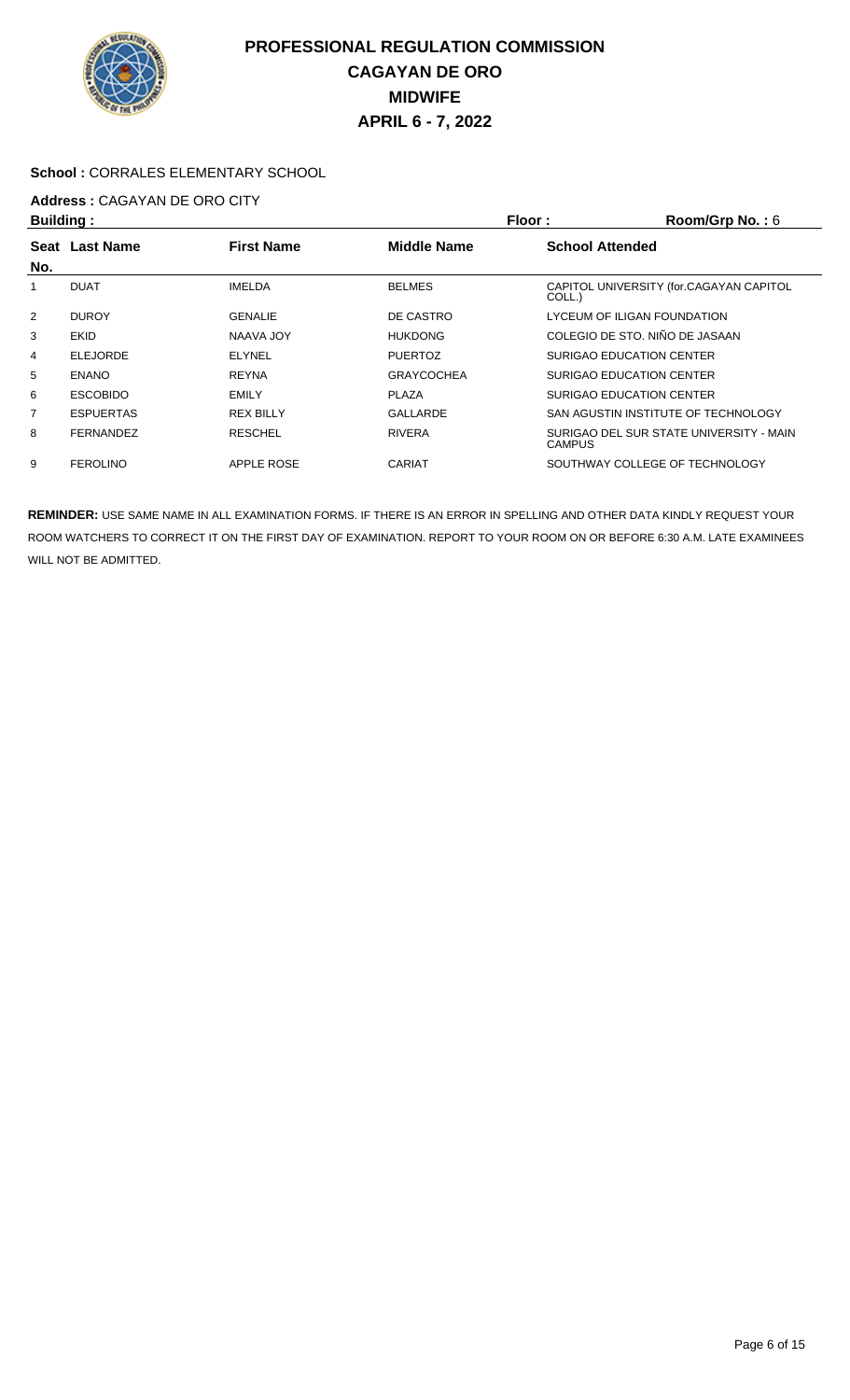

### **School :** CORRALES ELEMENTARY SCHOOL

# **Address :** CAGAYAN DE ORO CITY

| Building:      |                     |                       |                    | Floor:<br>Room/Grp No.: 7 |                                                                 |  |
|----------------|---------------------|-----------------------|--------------------|---------------------------|-----------------------------------------------------------------|--|
| Seat           | <b>Last Name</b>    | <b>First Name</b>     | <b>Middle Name</b> | <b>School Attended</b>    |                                                                 |  |
| No.            |                     |                       |                    |                           |                                                                 |  |
|                | <b>GARCIA</b>       | <b>FINLAND XANDRA</b> | <b>JAYOMA</b>      |                           | ELISA R OCHOA MEMORIAL NORTHERN<br>MINDANAO SCHOOL OF MIDWIFERY |  |
| $\overline{2}$ | <b>GENEROL</b>      | <b>ROSEBY</b>         | <b>MIRABUENO</b>   | <b>TECHNOLOGY</b>         | MISAMIS ORIENTAL INSTITUTE OF SCIENCE &                         |  |
| 3              | <b>GOLING</b>       | <b>JARIA</b>          | <b>IMAM</b>        |                           | JAMIATU MARAWI AL-ISLAMIA FOUNDATION                            |  |
| 4              | <b>GURO</b>         | AISHA                 | <b>EDRES</b>       |                           | JAMIATU MARAWI AL-ISLAMIA FOUNDATION                            |  |
| 5              | <b>GURO</b>         | <b>MARYAM</b>         | <b>EDRES</b>       |                           | JAMIATU MARAWI AL-ISLAMIA FOUNDATION                            |  |
| 6              | <b>H JAMEL</b>      | <b>RAINISAH</b>       | <b>RANGAIG</b>     |                           | JAMIATU MARAWI AL-ISLAMIA FOUNDATION                            |  |
| 7              | H NOR               | NORJANAH              | ABUBACAR           | <b>MARAWI CITY</b>        | LANAO ISLAMIC PARAMEDICAL COLLEGE -                             |  |
| 8              | <b>HADJI AMIN</b>   | <b>NAZEBA</b>         | <b>USMAN</b>       |                           | ILIGAN MEDICAL CENTER COLLEGE. INC.                             |  |
| 9              | <b>HADJI NASSEF</b> | <b>JOHARA</b>         | <b>MADALI</b>      |                           | JAMIATU MARAWI AL-ISLAMIA FOUNDATION                            |  |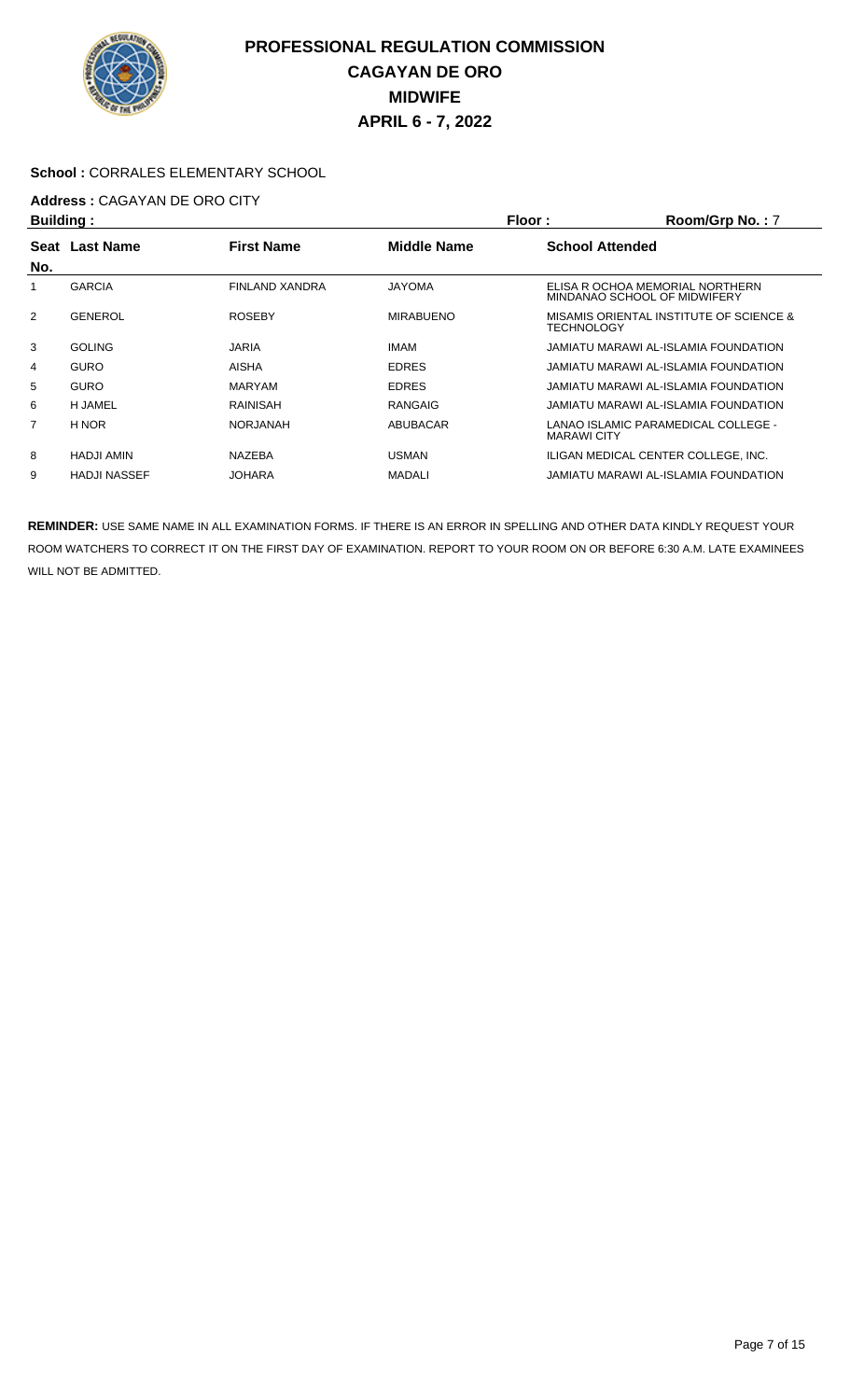

### **School :** CORRALES ELEMENTARY SCHOOL

# **Address : CAGAYAN DE ORO CITY**<br>**Ruilding** :

| <b>Building:</b> |                    | Floor:                  |                    | Room/Grp No.: 8        |                                            |
|------------------|--------------------|-------------------------|--------------------|------------------------|--------------------------------------------|
|                  | Seat Last Name     | <b>First Name</b>       | <b>Middle Name</b> | <b>School Attended</b> |                                            |
| No.              |                    |                         |                    |                        |                                            |
|                  | <b>HADJI OMAR</b>  | SITTIE SANIYA FAISALIKA | <b>HADJI CASAN</b> |                        | <b>MAPANDI MEMORIAL COLLEGE</b>            |
| 2                | <b>HADJI RAUF</b>  | <b>NORAINIE</b>         | <b>DIRAMPATUN</b>  |                        | <b>MAPANDI MEMORIAL COLLEGE</b>            |
| 3                | <b>HADJI SALAM</b> | <b>ATIHA</b>            | <b>MANGKING</b>    |                        | JAMIATU MARAWI AL-ISLAMIA FOUNDATION       |
| $\overline{4}$   | <b>HADJI SALIC</b> | NOR-AIN                 | <b>PANUNDE</b>     |                        | FATIMA SCHOOL OF SCIENCE & TECHNOLOGY      |
| 5                | HADJIALI           | AIZAH                   | <b>MARUHOM</b>     |                        | <b>MAPANDI MEMORIAL COLLEGE</b>            |
| 6                | <b>HINDOY</b>      | <b>JEANETH</b>          | QUIJADA            |                        | MINDANAO ARTS & TECHNOLOGICAL INSTITUTE    |
| 7                | <b>INTELISO</b>    | <b>RHEA</b>             | CAPANGPANGAN       | SCHOOL, INC            | ST. MARY'S MATERNITY & CHILDREN'S HOSPITAL |
| 8                | LAGUINDAB          | <b>RAINISA</b>          | <b>SULTAN ADIL</b> |                        | ILIGAN MEDICAL CENTER COLLEGE. INC.        |
| 9                | LAPIZ              | <b>JUCIL</b>            | <b>LANTONG</b>     |                        | SAN AGUSTIN INSTITUTE OF TECHNOLOGY        |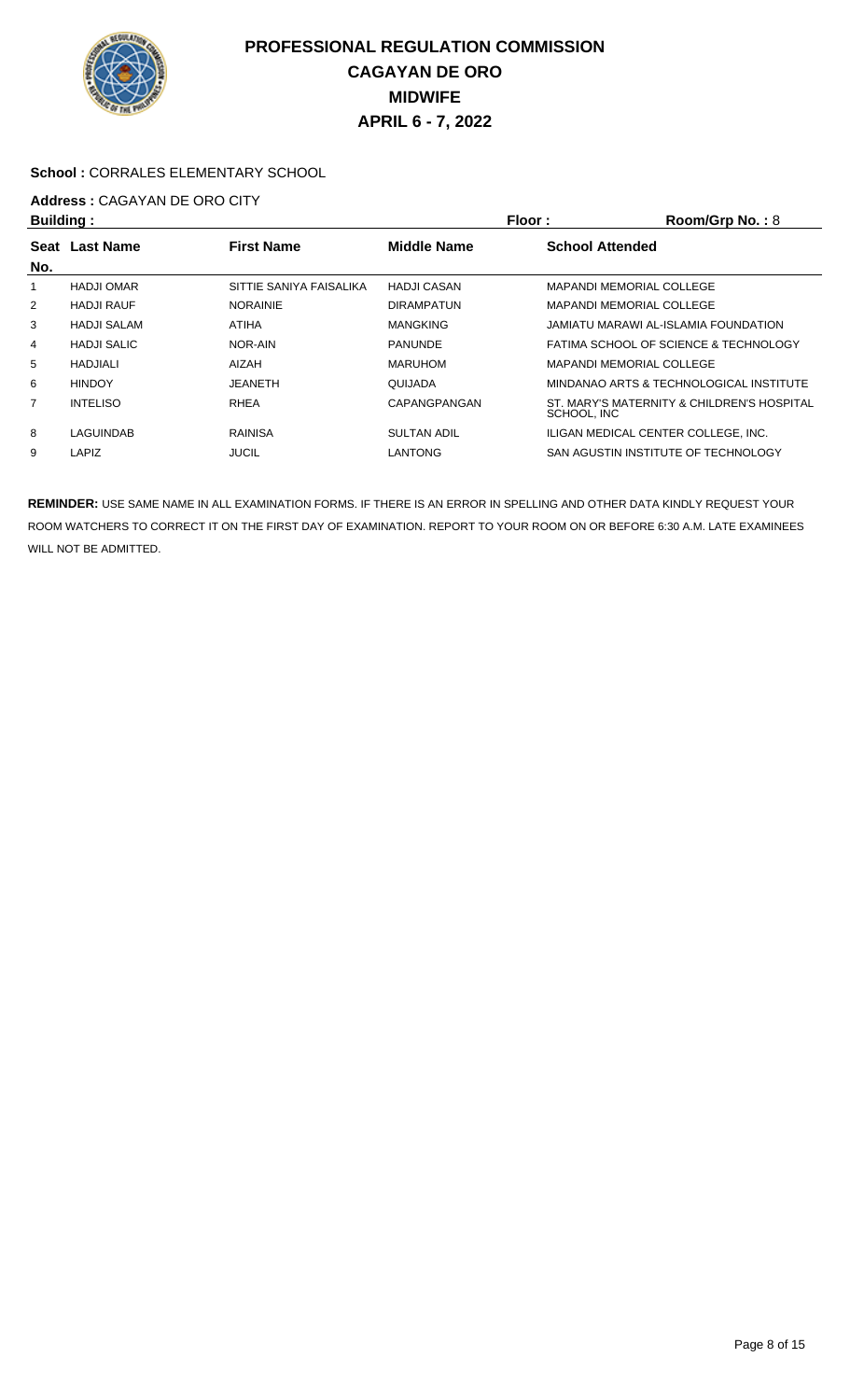

#### **School :** CORRALES ELEMENTARY SCHOOL

# **Address :** CAGAYAN DE ORO CITY

| <b>Building:</b> |                   |                     |                    | Floor:<br>Room/Grp No.: 9 |                                                                 |  |
|------------------|-------------------|---------------------|--------------------|---------------------------|-----------------------------------------------------------------|--|
| Seat             | <b>Last Name</b>  | <b>First Name</b>   | <b>Middle Name</b> | <b>School Attended</b>    |                                                                 |  |
| No.              |                   |                     |                    |                           |                                                                 |  |
|                  | LASCO             | <b>MERALYN</b>      | <b>MASAMAYOR</b>   |                           | ELISA R OCHOA MEMORIAL NORTHERN<br>MINDANAO SCHOOL OF MIDWIFERY |  |
| $\overline{2}$   | LERADO            | <b>MYRELLE</b>      | <b>DULAY</b>       |                           | MINDANAO ARTS & TECHNOLOGICAL INSTITUTE                         |  |
| 3                | MACA-ANTAL        | <b>SARPIA</b>       | <b>RUDY</b>        |                           | <b>MAPANDI MEMORIAL COLLEGE</b>                                 |  |
| 4                | <b>MACADATO</b>   | ANALIA              | <b>MATUAN</b>      |                           | JAMIATU MARAWI AL-ISLAMIA FOUNDATION                            |  |
| 5                | <b>MACAPAAR</b>   | JAMERAH             | <b>DIAMBANGAN</b>  |                           | <b>MAPANDI MEMORIAL COLLEGE</b>                                 |  |
| 6                | MACAPAZ           | <b>JENA MAE</b>     | MEÑOZA             |                           | SAN AGUSTIN INSTITUTE OF TECHNOLOGY                             |  |
| 7                | <b>MAGALLANES</b> | <b>LOVELY PILAR</b> | <b>CUAY</b>        | TECHNOLOGY                | MISAMIS ORIENTAL INSTITUTE OF SCIENCE &                         |  |
| 8                | <b>MAKILING</b>   | <b>RITCHEL</b>      | <b>TOLO</b>        |                           | ELISA R OCHOA MEMORIAL NORTHERN<br>MINDANAO SCHOOL OF MIDWIFERY |  |
| 9                | <b>MAMBUAY</b>    | HANIMAH             | ALI                |                           | JAMIATU MARAWI AL-ISLAMIA FOUNDATION                            |  |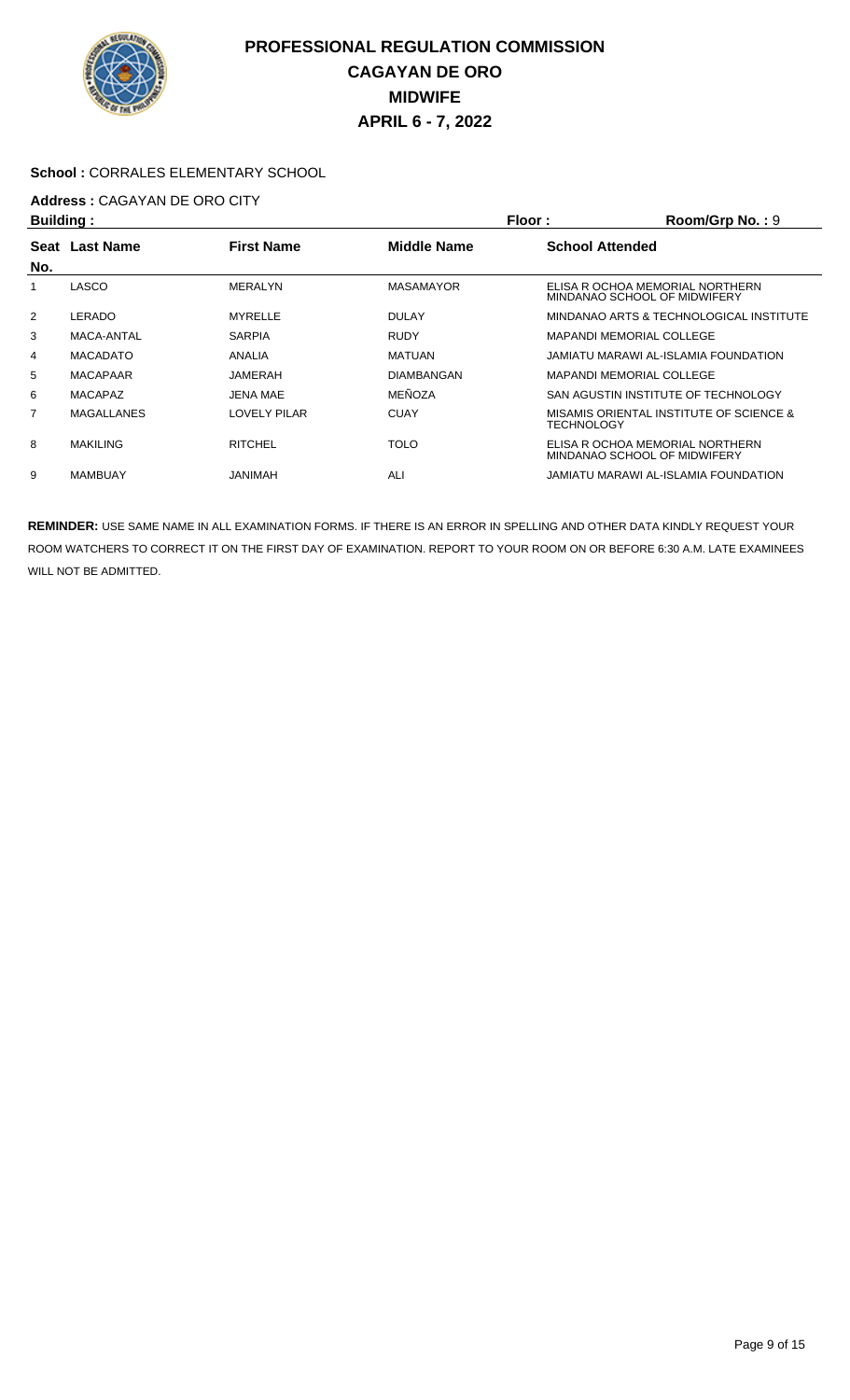

#### **School :** CORRALES ELEMENTARY SCHOOL

# **Address : CAGAYAN DE ORO CITY**<br>**Ruilding** :

| Building:      |                  |                      | Floor:             | Room/Grp No.: 10                                         |
|----------------|------------------|----------------------|--------------------|----------------------------------------------------------|
| Seat           | <b>Last Name</b> | <b>First Name</b>    | <b>Middle Name</b> | <b>School Attended</b>                                   |
| No.            |                  |                      |                    |                                                          |
|                | <b>MANALO</b>    | <b>CRISTIE</b>       | DE CASTRO          | SOUTHWAY COLLEGE OF TECHNOLOGY                           |
| 2              | <b>MANSA</b>     | <b>IVIE</b>          | <b>DAGASAL</b>     | MINDANAO ARTS & TECHNOLOGICAL INSTITUTE                  |
| 3              | <b>MARMITO</b>   | <b>MARIA VICENTA</b> | ABASOLO            | SAN AGUSTIN INSTITUTE OF TECHNOLOGY                      |
| 4              | MAUNA            | <b>NASIBA</b>        | <b>AMPONG</b>      | ILIGAN MEDICAL CENTER COLLEGE. INC.                      |
| 5              | <b>MILLORIN</b>  | <b>JOELINA</b>       | <b>VISTAL</b>      | SURIGAO DEL SUR STATE UNIVERSITY - MAIN<br><b>CAMPUS</b> |
| 6              | <b>MOCORRO</b>   | <b>RODELY</b>        | <b>BUNSUA</b>      | CHRIST THE KING COLLEGE-GINGOOG CITY                     |
| $\overline{7}$ | <b>MOCTAR</b>    | ALIMAH               | <b>BASARON</b>     | <b>MAPANDI MEMORIAL COLLEGE</b>                          |
| 8              | MONTAÑEZ         | SHELLA MAE           | <b>DEMOTO</b>      | SURIGAO DEL SUR STATE UNIVERSITY - MAIN<br><b>CAMPUS</b> |
| 9              | <b>MORATA</b>    | <b>ELVIE</b>         | <b>GUINGUE</b>     | SOUTHWAY COLLEGE OF TECHNOLOGY                           |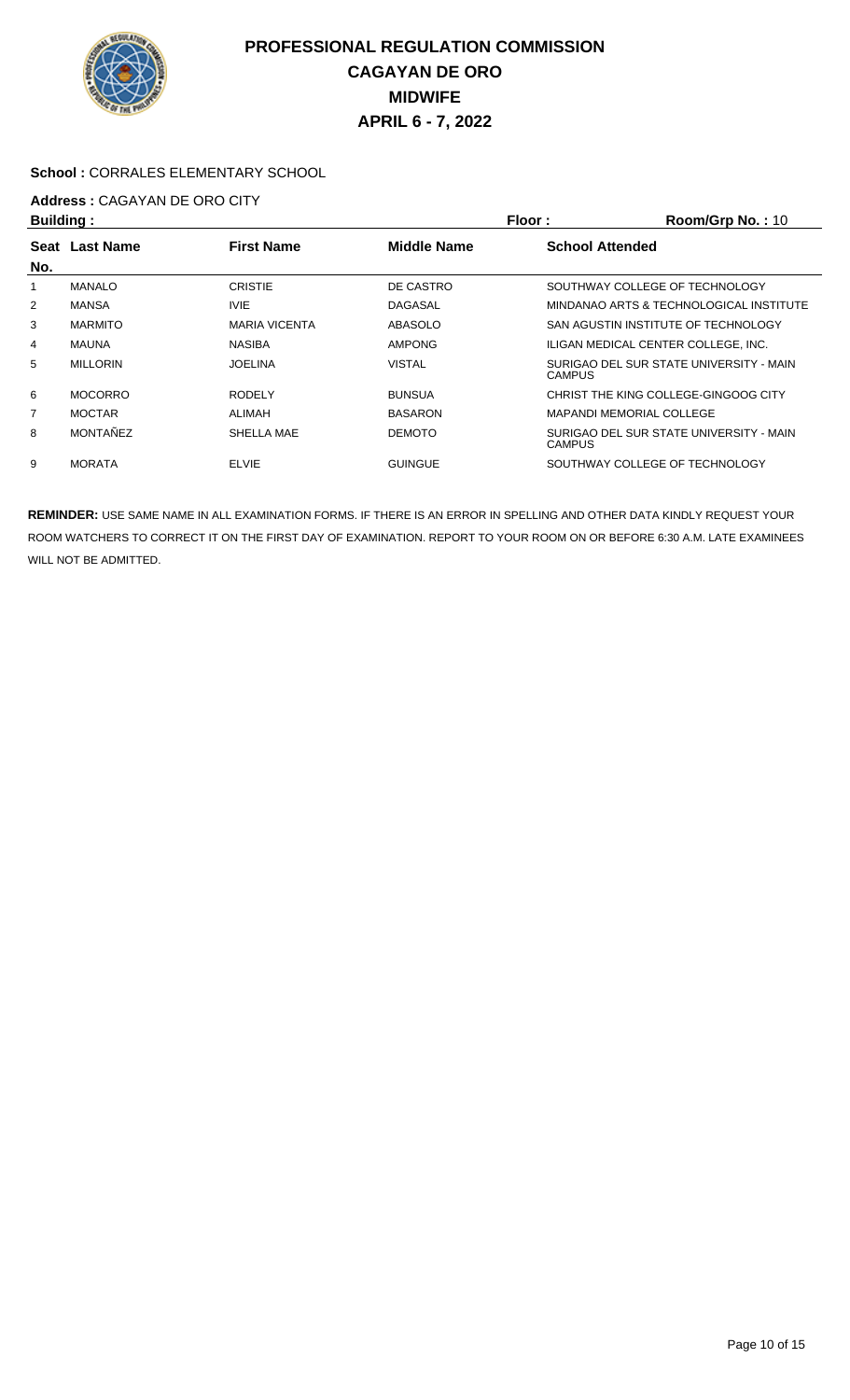

#### **School :** CORRALES ELEMENTARY SCHOOL

# **Address : CAGAYAN DE ORO CITY**<br>**Ruilding** :

| <b>Building:</b> |                  |                   | Floor:             | Room/Grp No.: 11                                      |
|------------------|------------------|-------------------|--------------------|-------------------------------------------------------|
| Seat             | <b>Last Name</b> | <b>First Name</b> | <b>Middle Name</b> | <b>School Attended</b>                                |
| No.              |                  |                   |                    |                                                       |
|                  | <b>NASRODEN</b>  | <b>BAIRONAH</b>   | <b>MARABUR</b>     | <b>MAPANDI MEMORIAL COLLEGE</b>                       |
| 2                | <b>NICOR</b>     | <b>ROWENA</b>     | JABLA              | SOUTHERN MARAMAG COLLEGES                             |
| 3                | <b>ODCHIGUE</b>  | <b>ERIKA</b>      | <b>DAGALA</b>      | MISAMIS ORIENTAL INSTITUTE OF SCIENCE &<br>TECHNOLOGY |
| 4                | <b>ODCHIGUE</b>  | JANNETH MARIANNE  | <b>PRISCION</b>    | CAPITOL UNIVERSITY (for.CAGAYAN CAPITOL<br>COLL.)     |
| 5                | OLAN             | <b>ANGEL MAY</b>  | SALALIMA           | COLEGIO DE STO. NIÑO DE JASAAN                        |
| 6                | <b>OMAR</b>      | <b>OMAIRA</b>     | <b>MANGONDATO</b>  | <b>MAPANDI MEMORIAL COLLEGE</b>                       |
| 7                | <b>OMAR</b>      | <b>SAKINA</b>     | <b>MACARAMBON</b>  | <b>MAPANDI MEMORIAL COLLEGE</b>                       |
| 8                | <b>OMBAR</b>     | <b>JOHAINIE</b>   | <b>ELIAS</b>       | LYCEUM OF ILIGAN FOUNDATION                           |
| 9                | <b>OMBAR</b>     | JOHAIRAH          | <b>ELIAS</b>       | JAMIATU MARAWI AL-ISLAMIA FOUNDATION                  |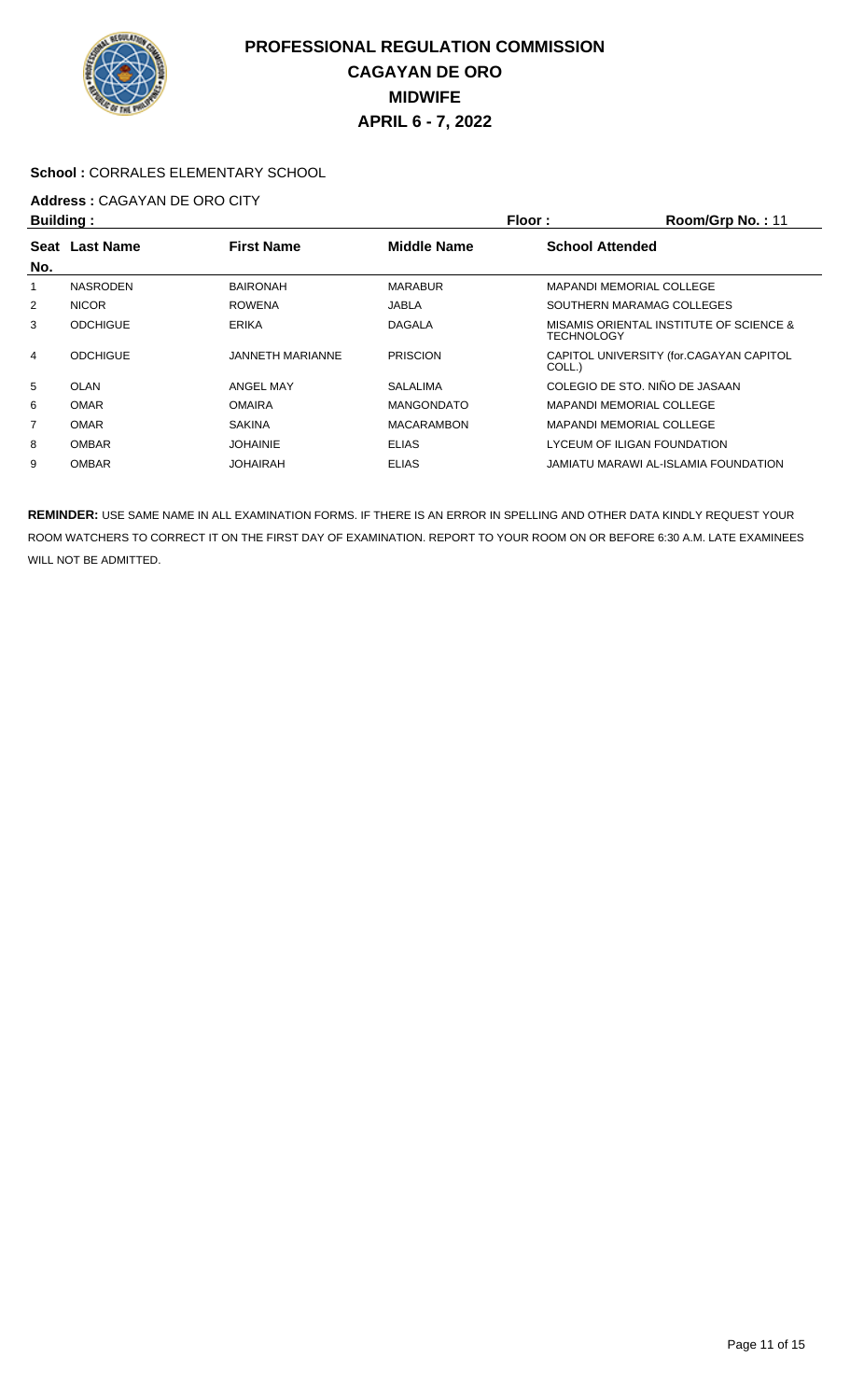

#### **School :** CORRALES ELEMENTARY SCHOOL

# **Address :** CAGAYAN DE ORO CITY

| <b>Building:</b> |                  |                   |                    | Floor:<br>Room/Grp No.: 12 |                                                                 |  |
|------------------|------------------|-------------------|--------------------|----------------------------|-----------------------------------------------------------------|--|
|                  | Seat Last Name   | <b>First Name</b> | <b>Middle Name</b> | <b>School Attended</b>     |                                                                 |  |
| No.              |                  |                   |                    |                            |                                                                 |  |
|                  | <b>ONTONG</b>    | CHARLITA          | <b>TAGAYON</b>     |                            | ELISA R OCHOA MEMORIAL NORTHERN<br>MINDANAO SCHOOL OF MIDWIFERY |  |
| 2                | PACHECO          | <b>JEANET</b>     | <b>GALUPO</b>      | <b>CAMPUS</b>              | SURIGAO DEL SUR STATE UNIVERSITY - MAIN                         |  |
| 3                | <b>PADER</b>     | <b>JONNA RIN</b>  | <b>SUAN</b>        | CAMPUS                     | SURIGAO DEL SUR STATE UNIVERSITY - MAIN                         |  |
| 4                | <b>PANAL</b>     | <b>DOLLY</b>      | LATIGO             |                            | SOUTHWAY COLLEGE OF TECHNOLOGY                                  |  |
| 5                | <b>PAQUEO</b>    | SHIERY MAE        | <b>NOGALIZA</b>    | CAGWAIT CAMPUS             | SURIGAO DEL SUR STATE UNIVERSITY -                              |  |
| 6                | <b>PAUDAC</b>    | ASHLIYA           | <b>RAIBA</b>       |                            | <b>MAPANDI MEMORIAL COLLEGE</b>                                 |  |
| 7                | <b>PAUTE</b>     | <b>SOHAYLA</b>    | <b>MAUNTER</b>     |                            | JAMIATU MARAWI AL-ISLAMIA FOUNDATION                            |  |
| 8                | <b>PEARSON</b>   | <b>RUFFA MAE</b>  | <b>RESPECIA</b>    |                            | SOUTHWAY COLLEGE OF TECHNOLOGY                                  |  |
| 9                | <b>PEREQUITE</b> | DEVIE JOY         | LANDAR             |                            | SAN AGUSTIN INSTITUTE OF TECHNOLOGY                             |  |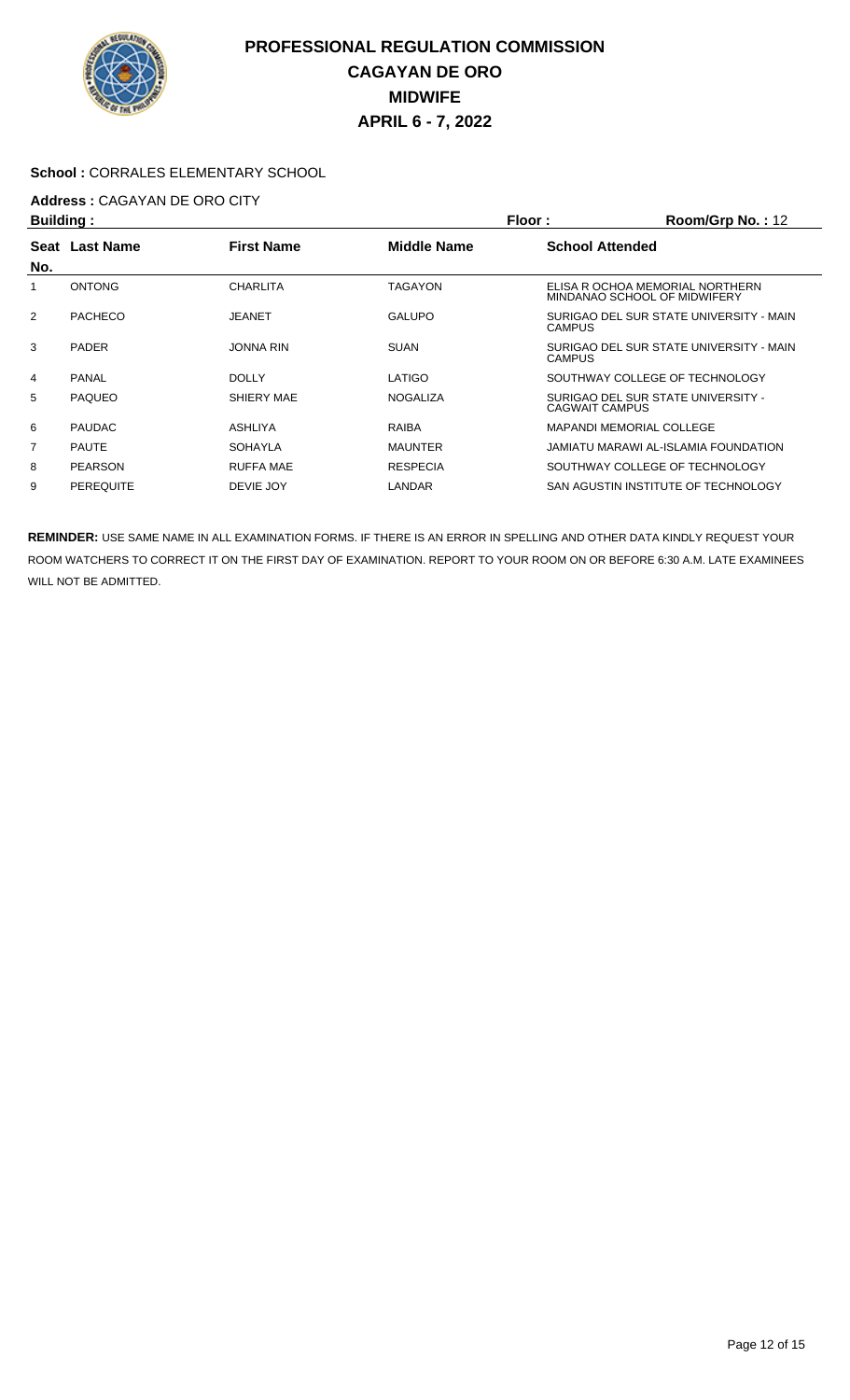

### **School :** CORRALES ELEMENTARY SCHOOL

# **Address : CAGAYAN DE ORO CITY**<br>**Ruilding** :

| <b>Building:</b> |                 |                                  |                    | Floor:<br>Room/Grp No.: 13 |                                         |  |
|------------------|-----------------|----------------------------------|--------------------|----------------------------|-----------------------------------------|--|
|                  | Seat Last Name  | <b>First Name</b><br>Middle Name |                    | <b>School Attended</b>     |                                         |  |
| No.              |                 |                                  |                    |                            |                                         |  |
|                  | POLAYAGAN       | <b>ASIMAH</b>                    | <b>BATO</b>        |                            | <b>MAPANDI MEMORIAL COLLEGE</b>         |  |
| 2                | <b>QUIPANES</b> | LEA                              | <b>ESCALERA</b>    | <b>TECHNOLOGY</b>          | MISAMIS ORIENTAL INSTITUTE OF SCIENCE & |  |
| 3                | <b>QUIPANES</b> | LIZA                             | <b>ESCALERA</b>    | <b>TECHNOLOGY</b>          | MISAMIS ORIENTAL INSTITUTE OF SCIENCE & |  |
| $\overline{4}$   | <b>QUITOR</b>   | <b>NERELYN</b>                   | <b>PALMES</b>      |                            | SAN AGUSTIN INSTITUTE OF TECHNOLOGY     |  |
| 5                | <b>RADIA</b>    | AILAH                            | <b>MACABANGKIT</b> |                            | <b>MAPANDI MEMORIAL COLLEGE</b>         |  |
| 6                | <b>RUBIO</b>    | <b>ALMIRA</b>                    | <b>PERALES</b>     |                            | ILIGAN MEDICAL CENTER COLLEGE. INC.     |  |
| 7                | <b>SABIT</b>    | <b>MELIESA</b>                   | <b>SANCHES</b>     |                            | MINDANAO ARTS & TECHNOLOGICAL INSTITUTE |  |
| 8                | <b>SAJOR</b>    | <b>SHERYLANE</b>                 | <b>TUDTUD</b>      |                            | SOUTHWAY COLLEGE OF TECHNOLOGY          |  |
| 9                | <b>SALON</b>    | SHERYL LOU                       | <b>MANTICAHON</b>  |                            | CHRIST THE KING COLLEGE-GINGOOG CITY    |  |
|                  |                 |                                  |                    |                            |                                         |  |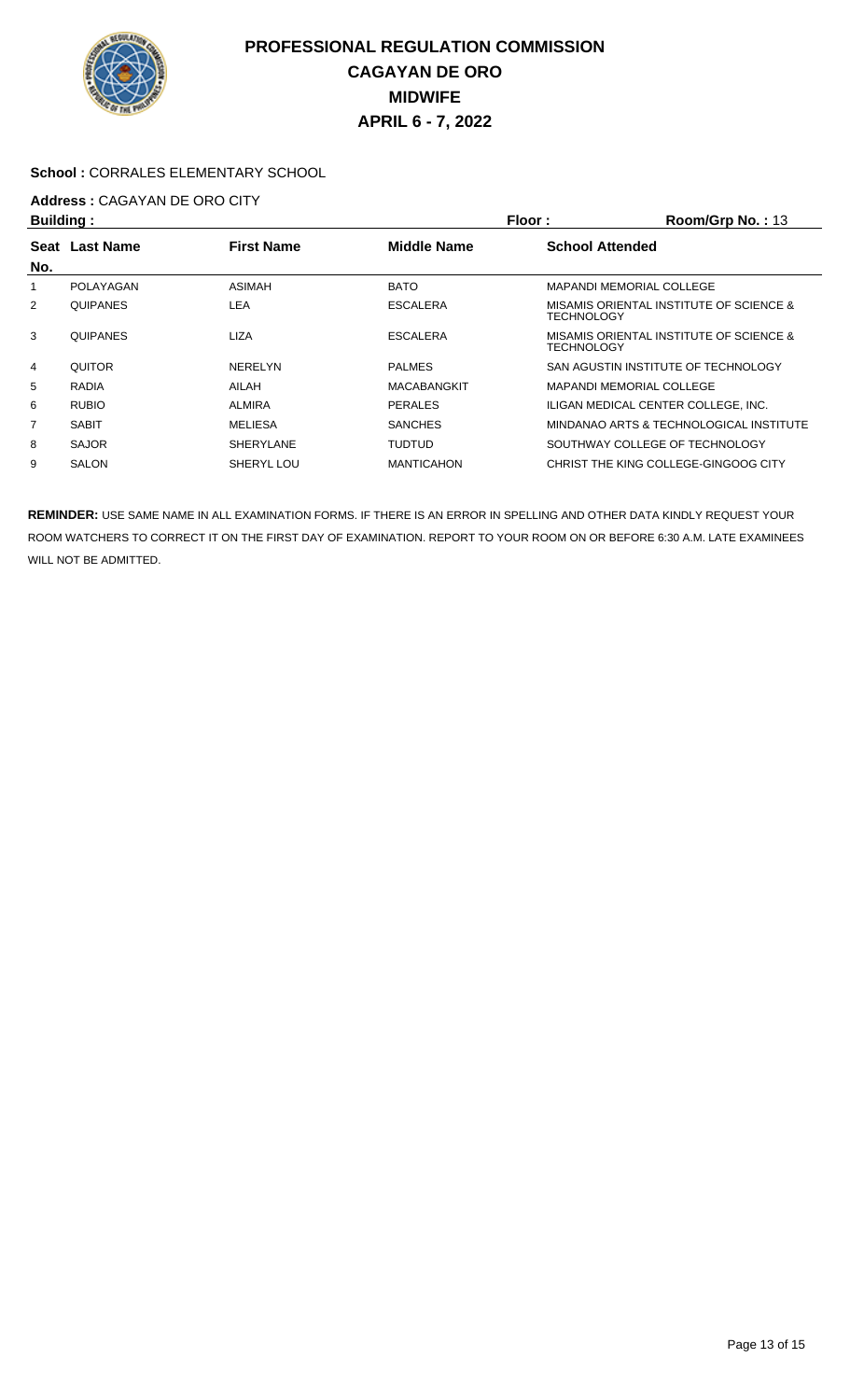

#### **School :** CORRALES ELEMENTARY SCHOOL

# **Address : CAGAYAN DE ORO CITY**<br>**Ruilding** :

| <b>Building:</b> |                |                   |                    | Floor:                          | Room/Grp No.: 14                        |  |  |
|------------------|----------------|-------------------|--------------------|---------------------------------|-----------------------------------------|--|--|
|                  | Seat Last Name | <b>First Name</b> | <b>Middle Name</b> |                                 | <b>School Attended</b>                  |  |  |
| No.              |                |                   |                    |                                 |                                         |  |  |
|                  | SALONGGA       | <b>JOHANIDA</b>   | <b>MADID</b>       | LYCEUM OF ILIGAN FOUNDATION     |                                         |  |  |
| 2                | <b>SARIP</b>   | <b>NORKISAH</b>   | <b>SABER</b>       | <b>MAPANDI MEMORIAL COLLEGE</b> |                                         |  |  |
| 3                | <b>SILOS</b>   | <b>JENLYN</b>     | <b>ALARCON</b>     | <b>CAMPUS</b>                   | SURIGAO DEL SUR STATE UNIVERSITY - MAIN |  |  |
| 4                | <b>SITSIT</b>  | <b>GLORY GAY</b>  | <b>MONTECALVO</b>  | <b>CAMPUS</b>                   | SURIGAO DEL SUR STATE UNIVERSITY - MAIN |  |  |
| 5                | SOLAIMAN       | <b>JASMINE</b>    | <b>BUSTAMANTE</b>  | <b>MAPANDI MEMORIAL COLLEGE</b> |                                         |  |  |
| 6                | <b>SOLDE</b>   | <b>SHAIRA</b>     | OSIP               | TECHNOLOGY                      | MISAMIS ORIENTAL INSTITUTE OF SCIENCE & |  |  |
| 7                | <b>TAGO</b>    | ALMAIRAH          | <b>GUBATEN</b>     | <b>MAPANDI MEMORIAL COLLEGE</b> |                                         |  |  |
| 8                | TAHA           | AISAH             | <b>MANALINDING</b> |                                 | JAMIATU MARAWI AL-ISLAMIA FOUNDATION    |  |  |